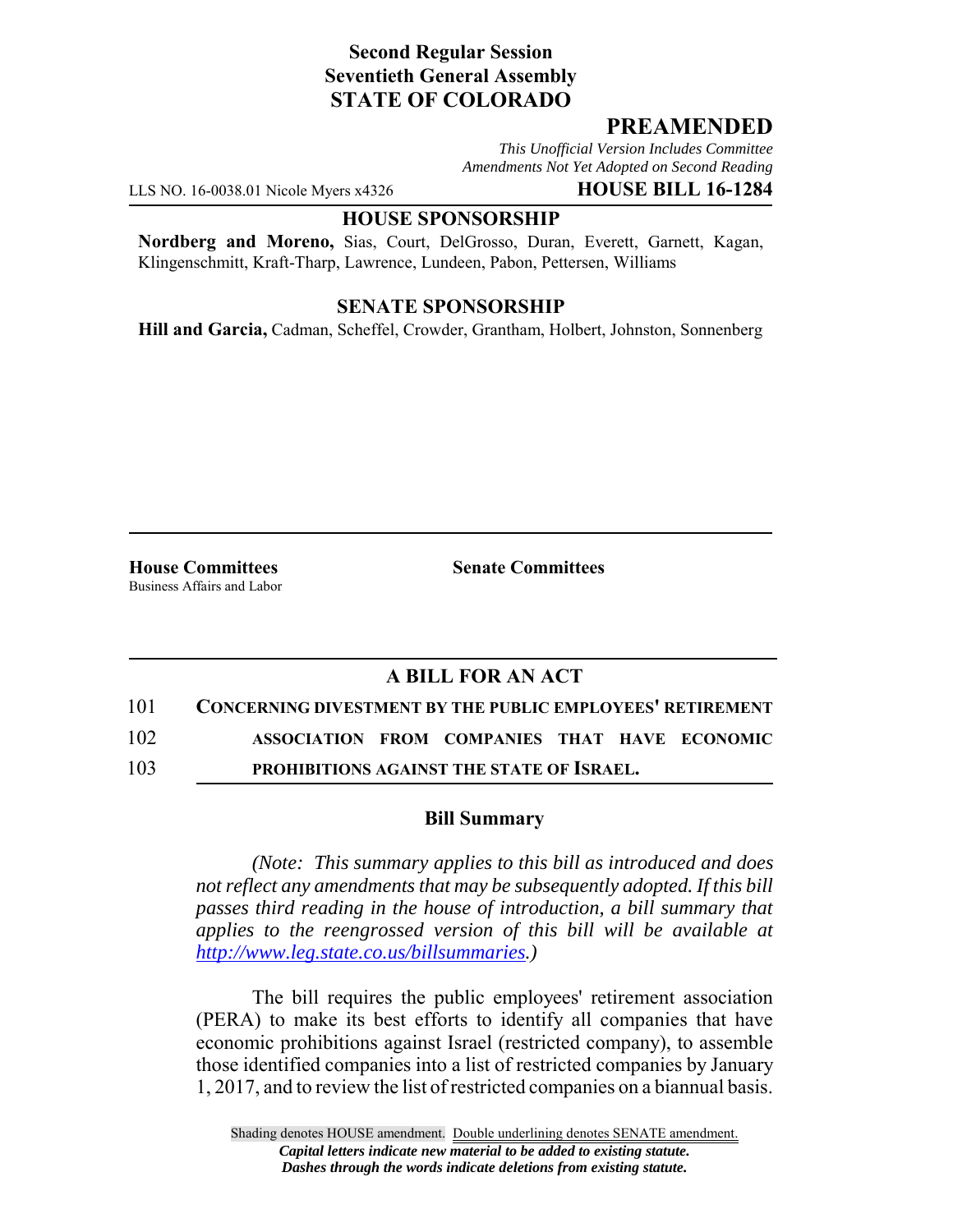For each company on the list of restricted companies, the bill requires PERA to send a written notice informing the company of its status and that it may become subject to divestment by PERA. If a company ceases activity that designates it as a restricted company, PERA will remove the company from the list.

If a company remains a restricted company 180 days following PERA's first engagement with the company, PERA is required to divest all direct holdings of the restricted company from its assets. If on the date of divestment PERA does not own direct holdings in a company on the list of restricted companies, PERA is prohibited from acquiring direct holdings in any company on the list of restricted companies during the time that it remains on the list.

Upon request, and at least annually, PERA is required to make available on its website information regarding investments sold, redeemed, divested, or withdrawn in compliance with the bill.

The bill specifies the circumstances under which PERA may cease divesting from companies, based on the value of the investments.

| $\mathbf{1}$   | Be it enacted by the General Assembly of the State of Colorado:       |
|----------------|-----------------------------------------------------------------------|
| $\overline{2}$ | <b>SECTION 1.</b> In Colorado Revised Statutes, add part 2 to article |
| 3              | 54.8 of title 24 as follows:                                          |
| $\overline{4}$ | PART <sub>2</sub>                                                     |
| 5              | DIVESTMENT FROM COMPANIES THAT                                        |
| 6              | HAVE ECONOMIC PROHIBITIONS AGAINST ISRAEL                             |
| $\overline{7}$ | Legislative declaration. (1) THE GENERAL<br>24-54.8-201.              |
| 8              | ASSEMBLY HEREBY DETERMINES AND DECLARES THAT:                         |
| 9              | (a) THE STATE OF ISRAEL AND THE UNITED STATES ARE ALLIES              |
| 10             | SHARING A COMMON BOND ROOTED IN THE VALUES OF FREEDOM,                |
| 11             | DEMOCRACY, AND EQUAL RIGHTS;                                          |
| 12             | (b) ISRAEL IS AMERICA'S DEPENDABLE DEMOCRATIC ALLY IN THE             |
| 13             | MIDDLE EAST, AN AREA OF HISTORIC AFFINITY AND STRATEGIC               |
| 14             | IMPORTANCE TO THE UNITED STATES;                                      |
| 15             | (c) THE COMMERCIAL AND TRADE RELATIONSHIP BETWEEN THE                 |
| 16             | UNITED STATES AND ISRAEL IS AN IMPORTANT FOUNDATION OF THIS           |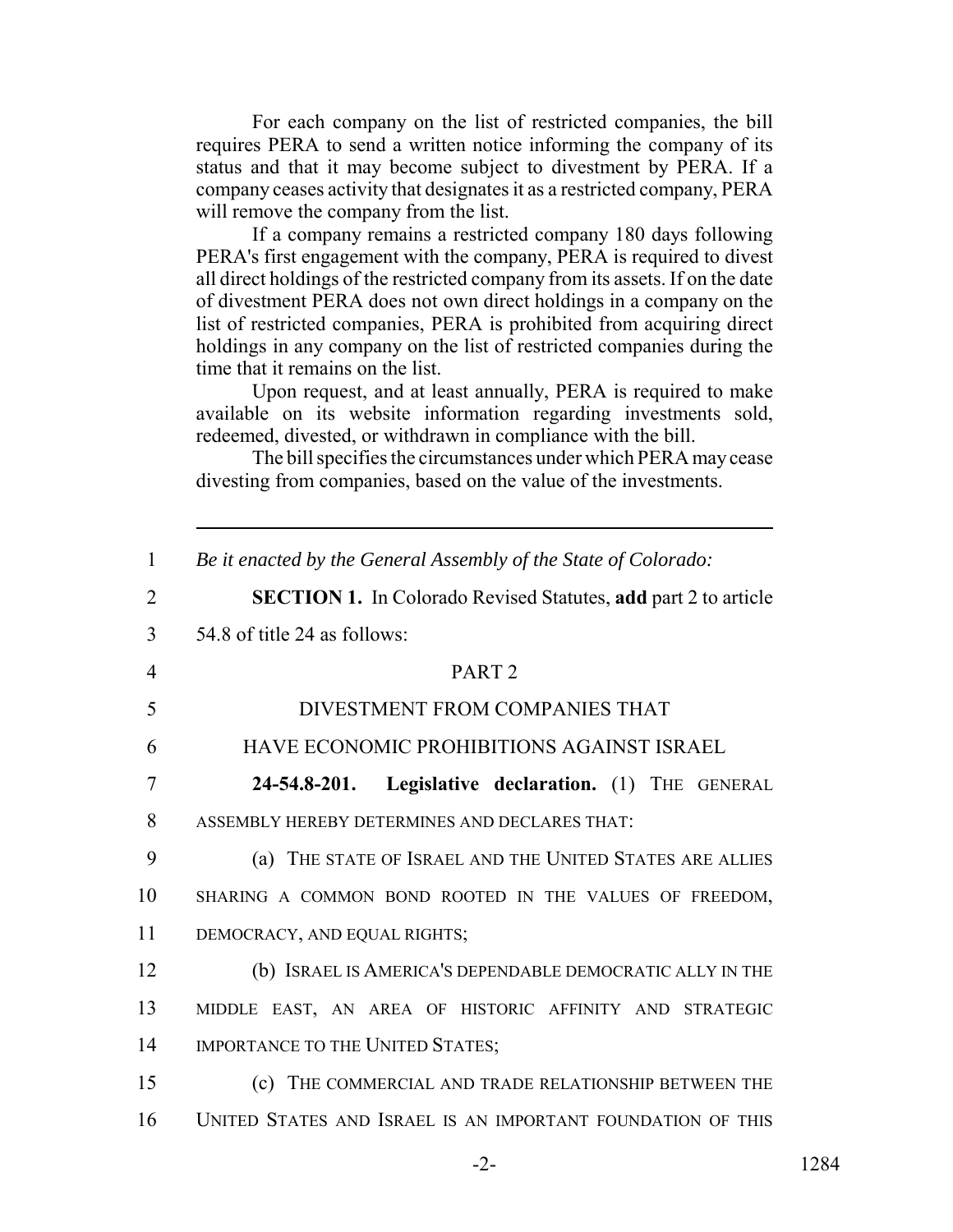ALLIANCE;

 (d) THE STATE OF COLORADO HAS BENEFITED FROM COLLABORATION AND FRIENDSHIP WITH THE STATE OF ISRAEL THROUGH PEOPLE TO PEOPLE INTERACTIONS AND TIES ACROSS THE BUSINESS, ART, CULTURAL, EDUCATIONAL, AND ACADEMIC SECTORS;

 (e) THE STATE OF COLORADO RECOGNIZES THE STATE OF ISRAEL'S SIGNIFICANT CONTRIBUTION TO THE WORLD COMMUNITY THROUGH ITS LEADERSHIP IN SCIENCE AND TECHNOLOGY, INCLUDING ADVANCES IN BIOSCIENCE AND CYBERSECURITY;

 (f) THE MEMBERS OF THE COLORADO GENERAL ASSEMBLY RECOGNIZE AND SUPPORT ISRAEL'S RIGHT TO EXIST AS A JEWISH STATE;

 (g) THE INTERNATIONAL COMMUNITY AGREES THAT THE COMPLEX ISRAELI-PALESTINIAN CONFLICT SHOULD BE RESOLVED THROUGH BILATERAL NEGOTIATIONS;

 (h) PROMOTING ISRAELI-PALESTINIAN NEGOTIATIONS, MUTUAL UNDERSTANDING, AND THE ACHIEVEMENT OF A TWO-STATE SOLUTION ARE 17 IN THE UNITED STATES' NATIONAL INTEREST;

 (i) THE BOYCOTT, DIVESTMENT, AND SANCTIONS (BDS) MOVEMENT IS A CAMPAIGN DESIGNED TO ISOLATE ISRAEL BY PROMOTING ECONOMIC PROHIBITIONS ON ISRAELI PRODUCTS AND BUSINESSES ON A WORLDWIDE BASIS;

22 (i) THE BDS MOVEMENT IS ONE OF THE MAIN VEHICLES ADVOCATING FOR POLICIES LEADING TO THE DISSOLUTION OF ISRAEL AS A JEWISH AND DEMOCRATIC STATE, AND HAS SOUGHT TO HIJACK SOCIAL, POLITICAL, RELIGIOUS, ACADEMIC, CULTURAL, AND ECONOMIC PLATFORMS 26 TO ISOLATE ISRAEL WITHIN THE INTERNATIONAL COMMUNITY;

(k) BDS ACTIVISTS PROMOTE A BIASED AND DIVISIVE APPROACH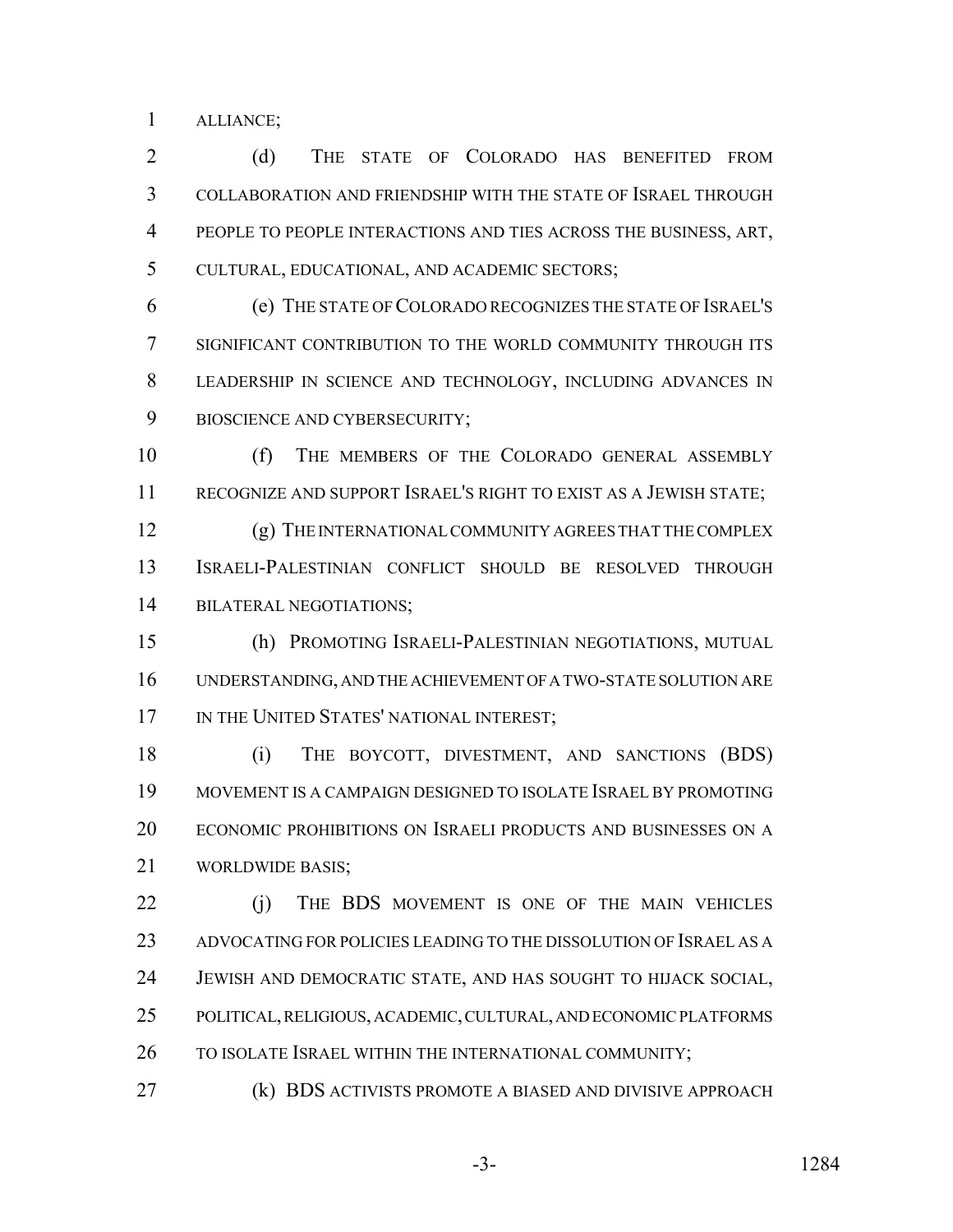TO THE COMPLEX ISRAELI-PALESTINIAN CONFLICT AND PRESENT THIS DISPUTE AS THE FAULT OF ISRAEL ONLY, AND ADVOCATE UNCONSTRUCTIVE AND DIVISIVE ACTIONS DIRECTED AT BLAMING AND PRESSURING ISRAEL;

 (l) COLORADO'S ELECTED REPRESENTATIVES AFFIRM THAT BOTH ISRAELIS AND PALESTINIANS HAVE THE RIGHT TO LIVE IN THEIR OWN SAFE AND SECURE STATES GOVERNED BY THE RULE OF LAW, FREE FROM FEAR AND VIOLENCE, WITH MUTUAL RECOGNITION, TRADE, AND NORMALIZATION; AND

 (m) COLORADO CONDEMNS THE INTERNATIONAL BDS MOVEMENT AND ITS ACTIVITIES IN COLORADO FOR SEEKING TO UNDERMINE EFFORTS TO ACHIEVE A NEGOTIATED TWO-STATE SOLUTION AND THE RIGHT OF ISRAELIS AND PALESTINIANS TO SELF-DETERMINATION.

 (2) THE GENERAL ASSEMBLY FURTHER FINDS AND DECLARES THAT THE DESIRED RESULT OF THIS PART 2 IS THAT THE PUBLIC EMPLOYEES' RETIREMENT ASSOCIATION SELL, REDEEM, DIVEST, OR WITHDRAW INVESTMENTS IN RESTRICTED COMPANIES THAT HAVE ECONOMIC PROHIBITIONS AGAINST ISRAEL AND THAT THE PUBLIC EMPLOYEES' RETIREMENT ASSOCIATION ABSTAIN FROM MAKING NEW INVESTMENTS IN SUCH RESTRICTED COMPANIES.

 **24-54.8-202. Definitions.** AS USED IN THIS PART 2, UNLESS THE CONTEXT OTHERWISE REQUIRES:

 (1) "COMPANY" MEANS ANY ENTITY THAT HAS PUBLICLY TRADED SECURITIES AND IS AN ORGANIZATION, ASSOCIATION, CORPORATION, PARTNERSHIP, JOINT VENTURE, LIMITED PARTNERSHIP, LIMITED LIABILITY PARTNERSHIP, LIMITED LIABILITY COMPANY, OR OTHER ENTITY OR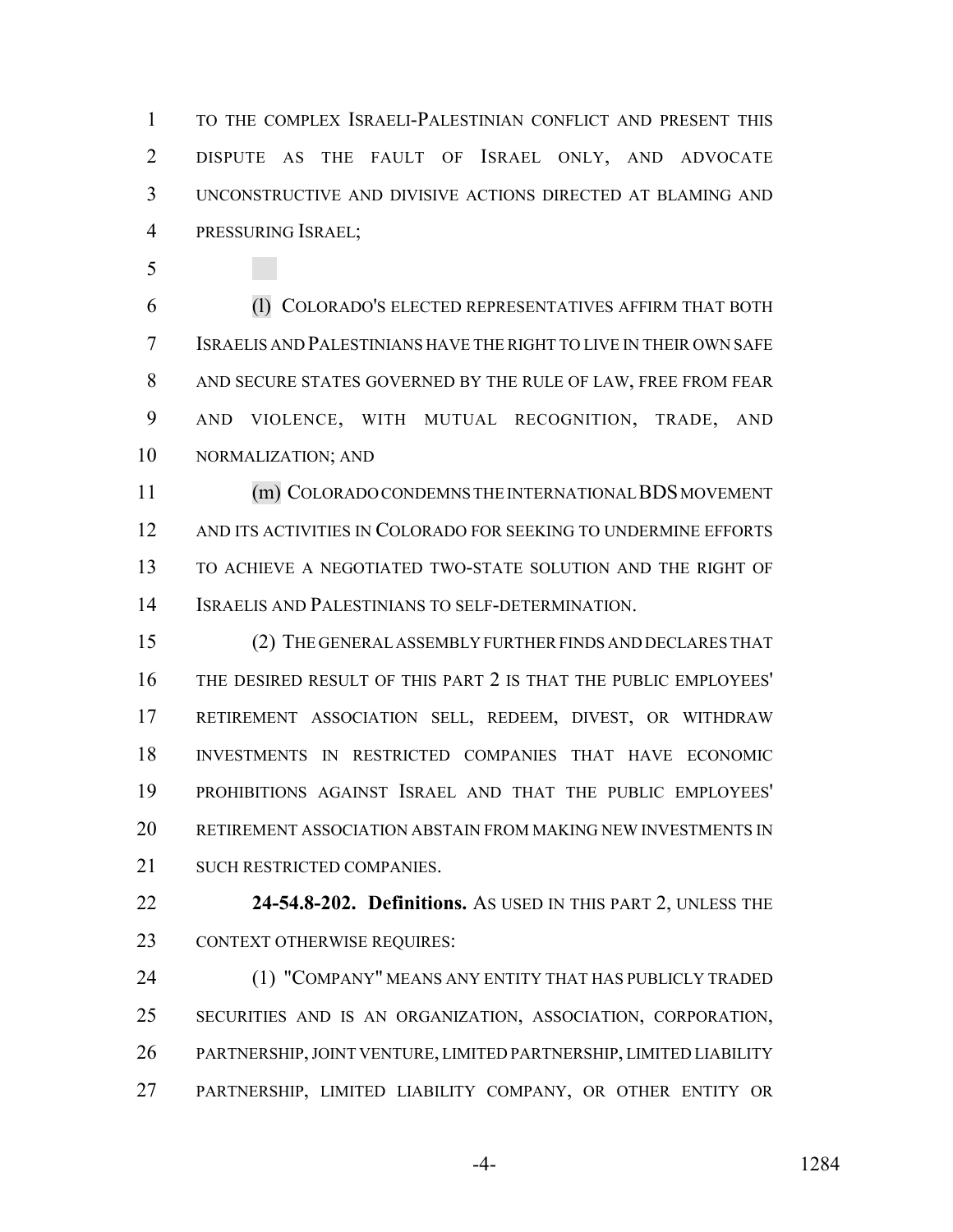BUSINESS ASSOCIATION, INCLUDING ALL WHOLLY OWNED SUBSIDIARIES, MAJORITY-OWNED SUBSIDIARIES, OR PARENT COMPANIES OF SUCH ENTITIES OR BUSINESS ASSOCIATIONS, THAT EXISTS FOR PROFIT-MAKING PURPOSES.

 (2) "DIRECT HOLDINGS" MEANS ALL PUBLICLY TRADED SECURITIES OF A COMPANY HELD DIRECTLY BY THE PUBLIC EMPLOYEES' RETIREMENT ASSOCIATION OR IN AN ACCOUNT OR FUND IN WHICH THE PUBLIC EMPLOYEES' RETIREMENT ASSOCIATION OWNS ALL SHARES OR INTERESTS.

 (3) "ECONOMIC PROHIBITIONS AGAINST ISRAEL" MEANS ENGAGING IN ACTIONS THAT ARE POLITICALLY MOTIVATED AND ARE INTENDED TO PENALIZE, INFLICT ECONOMIC HARM ON, OR OTHERWISE LIMIT COMMERCIAL RELATIONS WITH THE STATE OF ISRAEL.

 (4) "PUBLICLY TRADED SECURITIES" MEANS OWNERSHIP INTEREST OR DEBT INSTRUMENTS THAT ARE CURRENTLY TRADED ON A SECURITIES EXCHANGE THAT IS OFFICIALLY RECOGNIZED, SANCTIONED, OR SUPERVISED BY A GOVERNMENTAL AUTHORITY OF THE COUNTRY IN WHICH THE MARKET IS LOCATED OR CURRENTLY TRADED THROUGH AN OVER-THE-COUNTER MARKET THAT IS REFLECTED BY THE EXISTENCE OF AN INTERDEALER QUOTATION SYSTEM.

 (5) "RESTRICTED COMPANIES" MEANS COMPANIES THAT HAVE ECONOMIC PROHIBITIONS AGAINST ISRAEL.

 **24-54.8-203. Transactions prohibited by the public employees' retirement association - companies that have economic prohibitions against Israel - restricted companies list.** (1) BY JANUARY 1, 2017, THE PUBLIC EMPLOYEES' RETIREMENT ASSOCIATION CREATED IN ARTICLE 51 OF THIS TITLE SHALL MAKE ITS BEST EFFORTS TO IDENTIFY ALL RESTRICTED COMPANIES IN WHICH THE ASSOCIATION HAS DIRECT HOLDINGS OR COULD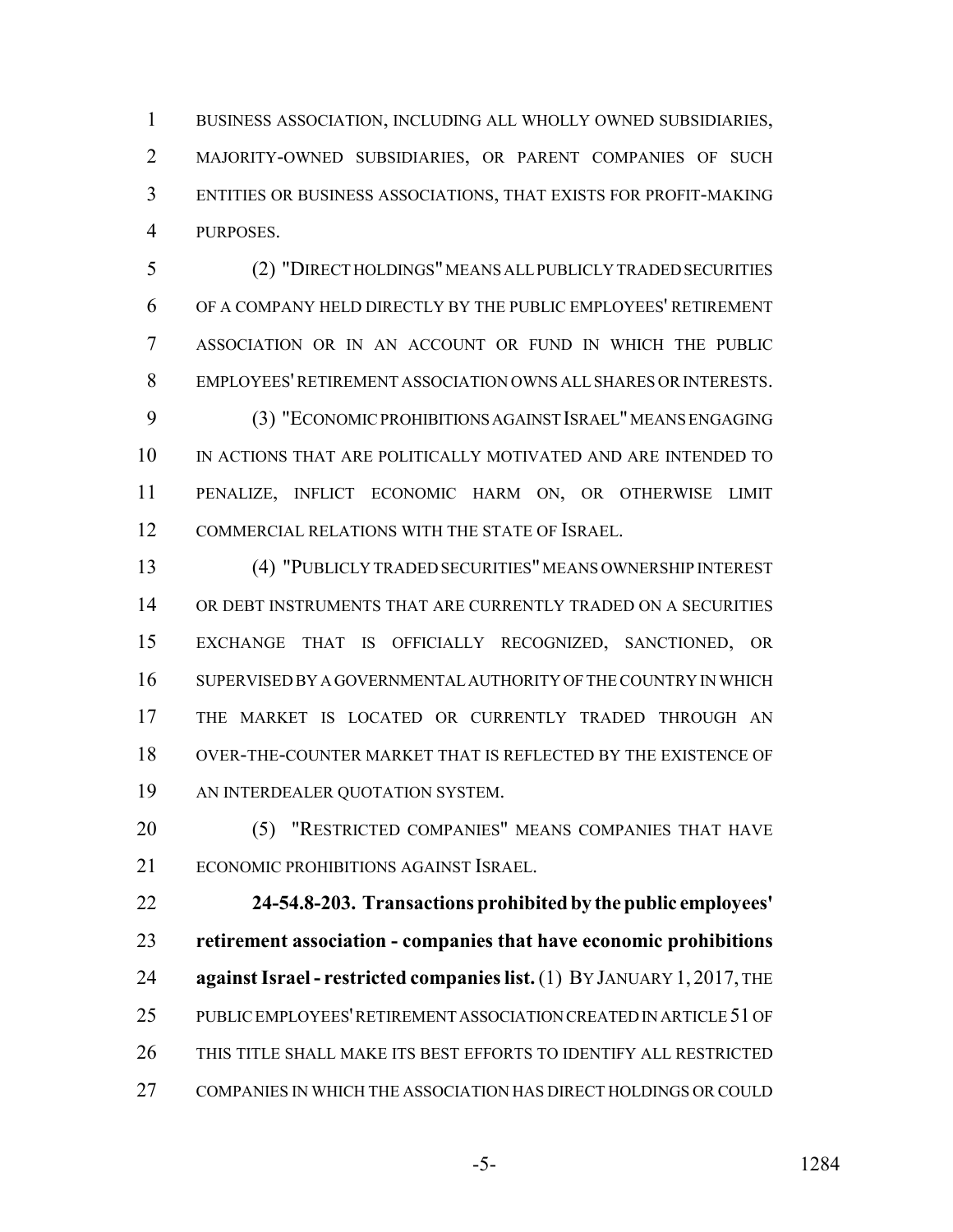POSSIBLY HAVE SUCH HOLDINGS IN THE FUTURE AND ASSEMBLE THOSE COMPANIES INTO A LIST OF RESTRICTED COMPANIES. THESE EFFORTS SHALL INCLUDE THE FOLLOWING, AS APPROPRIATE IN THE JUDGMENT OF THE ASSOCIATION:

 (a) REVIEWING AND RELYING ON PUBLICLY AVAILABLE INFORMATION REGARDING COMPANIES THAT HAVE ECONOMIC PROHIBITIONS AGAINST ISRAEL, INCLUDING INFORMATION PROVIDED BY NONPROFIT ORGANIZATIONS, RESEARCH FIRMS, AND GOVERNMENT ENTITIES;

 (b) CONTACTING ASSET MANAGERS CONTRACTED BY THE ASSOCIATION THAT INVEST IN COMPANIES THAT HAVE ECONOMIC 12 PROHIBITIONS AGAINST ISRAEL;

 (c) CONTACTING OTHER INSTITUTIONAL INVESTORS THAT HAVE DIVESTED FROM OR ENGAGED WITH COMPANIES THAT HAVE ECONOMIC PROHIBITIONS AGAINST ISRAEL; AND

 (d) RETAINING AN INDEPENDENT RESEARCH FIRM OR ORGANIZATION TO IDENTIFY COMPANIES THAT HAVE ECONOMIC PROHIBITIONS AGAINST ISRAEL.IT SHALL BE REASONABLE AND SUFFICIENT FOR THE ASSOCIATION TO RELY ON INFORMATION AND WORK PRODUCT OBTAINED FROM SUCH RESEARCH FIRM OR ORGANIZATION; EXCEPT THAT THE BOARD OF TRUSTEES OF THE PUBLIC EMPLOYEES' RETIREMENT ASSOCIATION SHALL REVIEW AND APPROVE ANY COMPANIES IDENTIFIED BY AN INDEPENDENT RESEARCH FIRM BEFORE INCLUDING SUCH COMPANIES ON THE LIST OF RESTRICTED COMPANIES PURSUANT TO THIS SUBSECTION (1).

26 (2) THE PUBLIC EMPLOYEES' RETIREMENT ASSOCIATION SHALL REVIEW THE LIST OF RESTRICTED COMPANIES ON A BIANNUAL BASIS BASED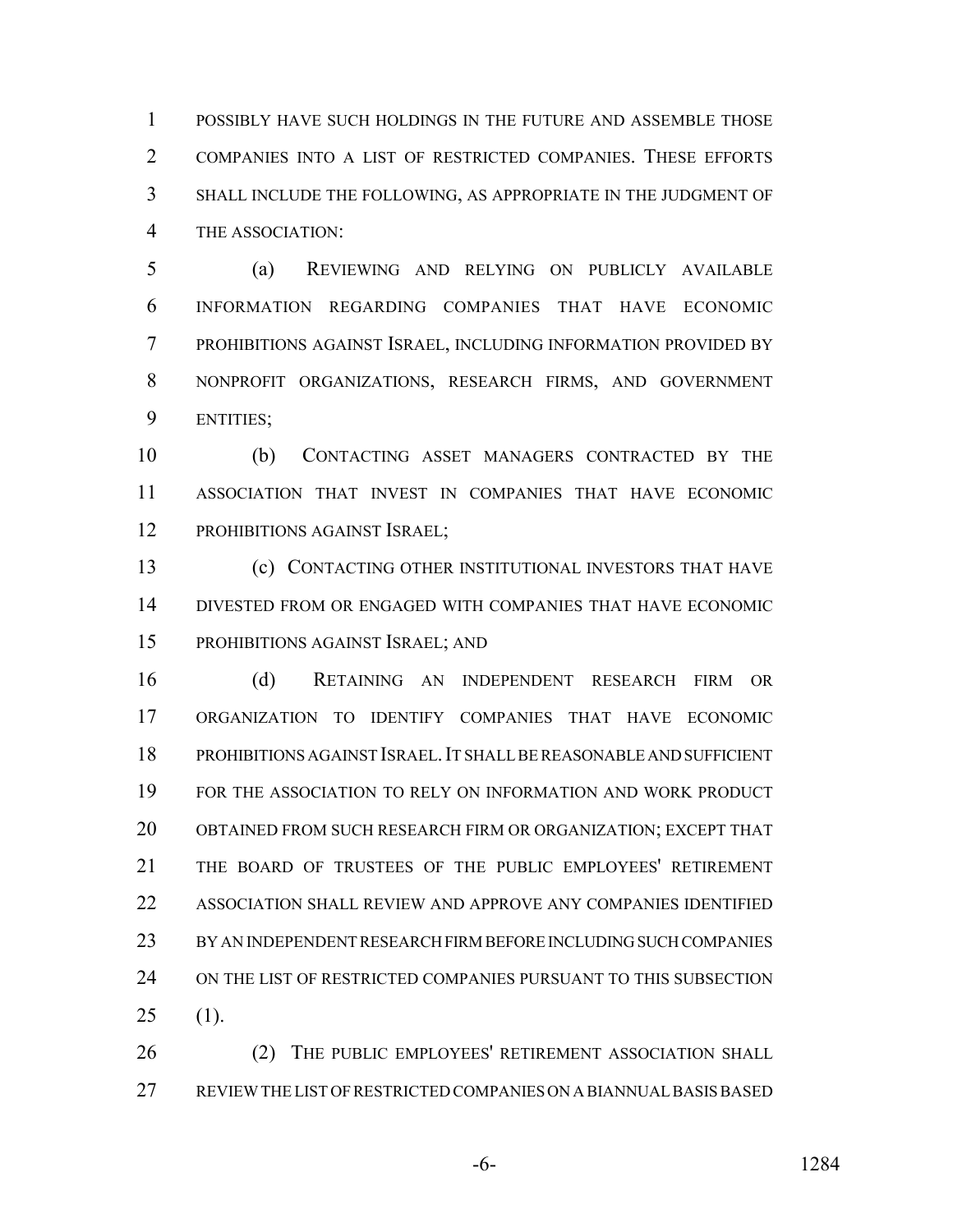ON EVOLVING INFORMATION FROM, AMONG OTHER SOURCES, THOSE LISTED 2 IN SUBSECTION (1) OF THIS SECTION.

 (3) THE PUBLIC EMPLOYEES' RETIREMENT ASSOCIATION SHALL ADHERE TO THE FOLLOWING PROCEDURES FOR COMPANIES ON THE LIST OF RESTRICTED COMPANIES:

 (a) FOR EACH COMPANY NEWLY IDENTIFIED IN SUBSECTION (1) OF THIS SECTION, THE ASSOCIATION SHALL SEND A WRITTEN NOTICE INFORMING THE COMPANY OF ITS STATUS AND THAT IT MAY BECOME 9 SUBJECT TO DIVESTMENT BY THE ASSOCIATION.

 (b) IF, FOLLOWING THE ASSOCIATION'S ENGAGEMENT PURSUANT TO THIS SUBSECTION (3) WITH A RESTRICTED COMPANY, THAT COMPANY CEASES ACTIVITY THAT DESIGNATES IT AS A COMPANY THAT HAS ECONOMIC PROHIBITIONS AGAINST ISRAEL, THE COMPANY SHALL BE REMOVED FROM THE LIST OF RESTRICTED COMPANIES AND THE PROVISIONS OF THIS SECTION SHALL CEASE TO APPLY TO IT UNLESS IT RESUMES SUCH ACTIVITIES.

 (c) IF, AFTER ONE HUNDRED EIGHTY DAYS FOLLOWING THE ASSOCIATION'S FIRST ENGAGEMENT WITH A COMPANY PURSUANT TO PARAGRAPH (b) OF THIS SUBSECTION (3), THE COMPANY REMAINS A RESTRICTED COMPANY, THE ASSOCIATION SHALL INSTRUCT ITS INVESTMENT ADVISORS TO SELL, REDEEM, DIVEST, OR WITHDRAW ALL DIRECT HOLDINGS OF RESTRICTED COMPANIES FROM THE ASSOCIATION'S ASSETS UNDER MANAGEMENT IN AN ORDERLY AND FIDUCIARILY RESPONSIBLE MANNER WITHIN TWELVE MONTHS AFTER THE COMPANY'S MOST RECENT APPEARANCE ON THE LIST OF RESTRICTED COMPANIES.

26 (d) IF, UPON THE COMMENCEMENT OF THE DATE OF DIVESTMENT, THE ASSOCIATION DOES NOT OWN DIRECT HOLDINGS IN A COMPANY ON THE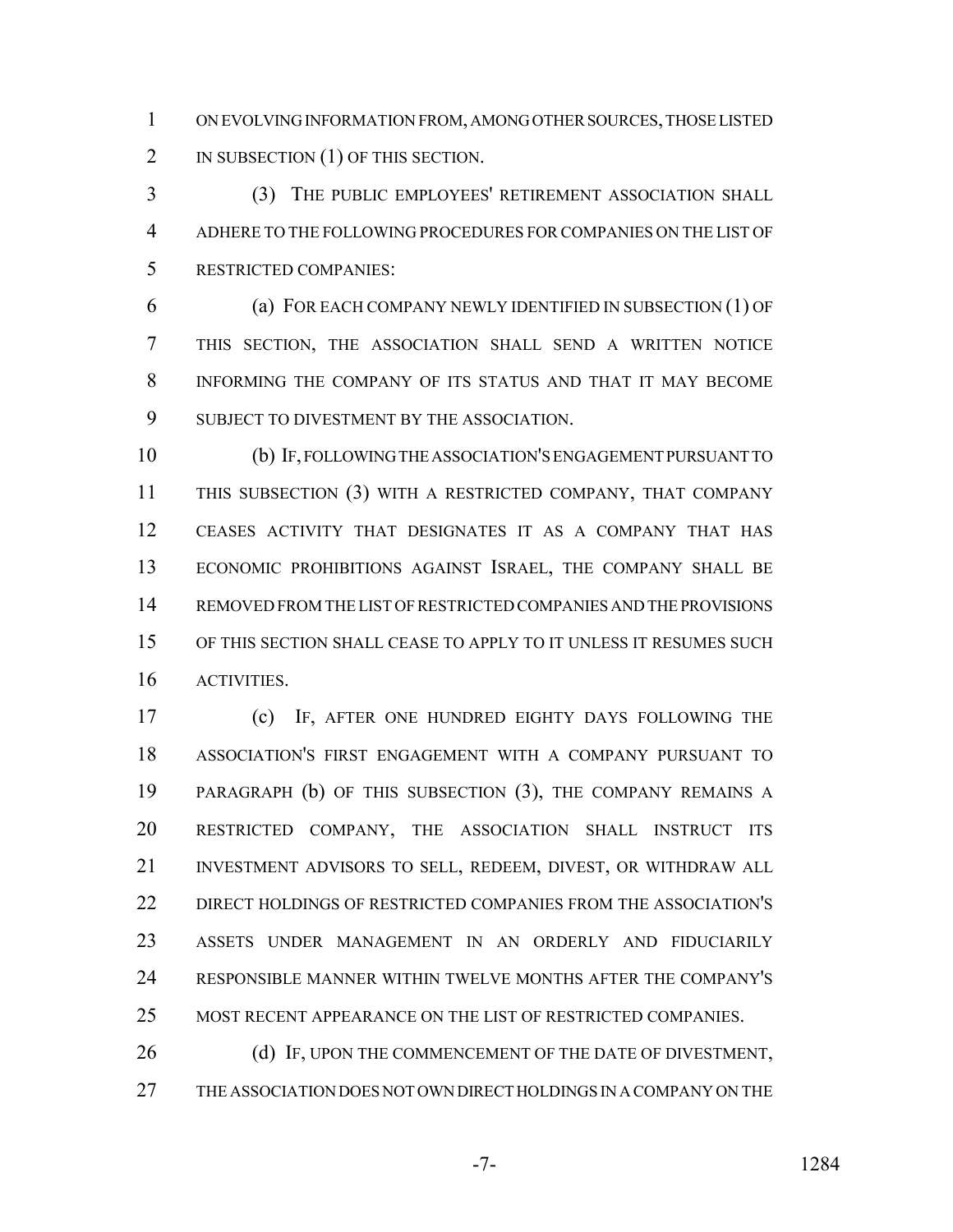LIST OF RESTRICTED COMPANIES, THE ASSOCIATION IS PROHIBITED FROM ACQUIRING DIRECT HOLDINGS IN ANY COMPANY ON THE LIST OF RESTRICTED COMPANIES DURING THE TIME THAT IT REMAINS ON THE LIST. (4) NOTWITHSTANDING ANY OTHER PROVISION OF THIS PART 2, THE HOLDINGS IN THE PUBLIC EMPLOYEES' RETIREMENT ASSOCIATION'S DEFINED CONTRIBUTION PLANS ARE NOT SUBJECT TO THIS PART 2.

 (5) UPON REQUEST, AND AT LEAST ANNUALLY, THE PUBLIC EMPLOYEES' RETIREMENT ASSOCIATION SHALL MAKE AVAILABLE ON ITS WEBSITE INFORMATION REGARDING INVESTMENTS SOLD, REDEEMED, DIVESTED, OR WITHDRAWN IN COMPLIANCE WITH THIS SECTION.

 (6) NOTWITHSTANDING ANY PROVISION OF THIS SECTION TO THE CONTRARY, THE PUBLIC EMPLOYEES' RETIREMENT ASSOCIATION MAY CEASE DIVESTING FROM COMPANIES PURSUANT TO SUBSECTION (3) OF THIS 14 SECTION IF CLEAR AND CONVINCING EVIDENCE SHOWS THAT THE VALUE FOR ALL ASSETS UNDER MANAGEMENT BY THE ASSOCIATION BECOMES EQUAL TO OR LESS THAN NINETY-NINE AND ONE-HALF PERCENT, OR FIFTY BASIS POINTS, OF THE HYPOTHETICAL VALUE OF ALL ASSETS UNDER MANAGEMENT BY THE ASSOCIATION ASSUMING NO DIVESTMENT FOR ANY COMPANY HAD OCCURRED PURSUANT TO SUBSECTION (3) OF THIS SECTION. (7) WITH RESPECT TO ACTIONS TAKEN IN COMPLIANCE WITH THIS PART 2, INCLUDING ALL GOOD-FAITH DETERMINATIONS REGARDING COMPANIES AS REQUIRED BY THIS SECTION, THE PUBLIC EMPLOYEES' RETIREMENT ASSOCIATION IS EXEMPT FROM ANY CONFLICTING STATUTORY OR COMMON LAW OBLIGATIONS, INCLUDING ANY FIDUCIARY DUTIES AND ANY OBLIGATIONS WITH RESPECT TO CHOICE OF ASSET MANAGERS, INVESTMENT FUNDS, OR INVESTMENTS FOR THE ASSOCIATION'S SECURITIES

PORTFOLIOS.

-8- 1284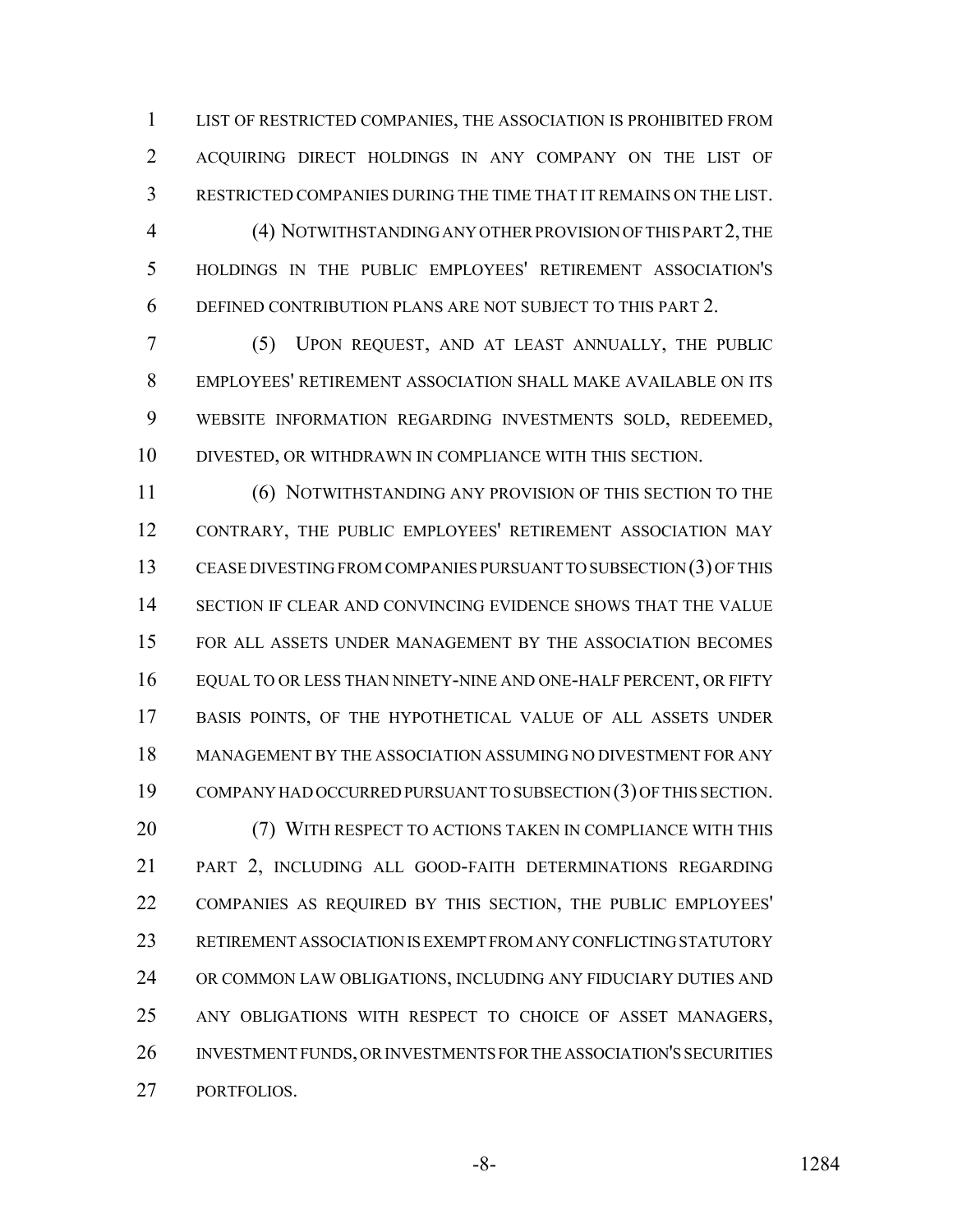(8) WITH RESPECT TO ALL ACTIONS TAKEN IN GOOD FAITH COMPLIANCE WITH THIS PART 2, THE PUBLIC EMPLOYEES' RETIREMENT ASSOCIATION, ITS BOARD OF DIRECTORS, INDIVIDUAL BOARD MEMBERS, AGENTS, TRUSTEES, OFFICERS, EMPLOYEES, CUSTODIANS, AND FIDUCIARIES SHALL BE IMMUNE FROM ANY LIABILITY.

 **24-54.8-204. Legislative intent.** BY ENACTING THIS PART 2, IT IS NOT THE INTENT OF THE GENERAL ASSEMBLY TO CAUSE DIVESTITURE FROM ANY COMPANY BASED IN THE UNITED STATES. THE PUBLIC EMPLOYEES' RETIREMENT ASSOCIATION SHALL CONSIDER THIS INTENT WHEN DEVELOPING OR REVIEWING THE LIST OF RESTRICTED COMPANIES.

 **24-54.8-205. Severability.** IF ANY PROVISION OF THIS PART 2 OR THE APPLICATION THEREOF TO ANY PERSON OR CIRCUMSTANCE IS HELD 13 INVALID, SUCH INVALIDITY DOES NOT AFFECT OTHER PROVISIONS OR 14 APPLICATIONS OF THIS PART 2 THAT CAN BE GIVEN EFFECT WITHOUT THE INVALID PROVISION OR APPLICATION, AND TO THIS END THE PROVISIONS OF THIS PART 2 ARE DECLARED TO BE SEVERABLE.

 **SECTION 2.** In Colorado Revised Statutes, 24-54.8-101, **amend** 18 (1) (r), (2), and (3) as follows:

 **24-54.8-101. Legislative declaration - post-enactment review.** (1) The general assembly hereby finds and declares that:

21 (r) It is the judgment of the general assembly that this article PART 22 1 should remain in effect only insofar as it continues to be consistent with, and does not unduly interfere with, the foreign policy of the United States as determined by the federal government.

 (2) The general assembly further finds and declares that state and 26 local entities that are not subject to the requirements of this article PART 27 1 are encouraged to take voluntary action to divest from the companies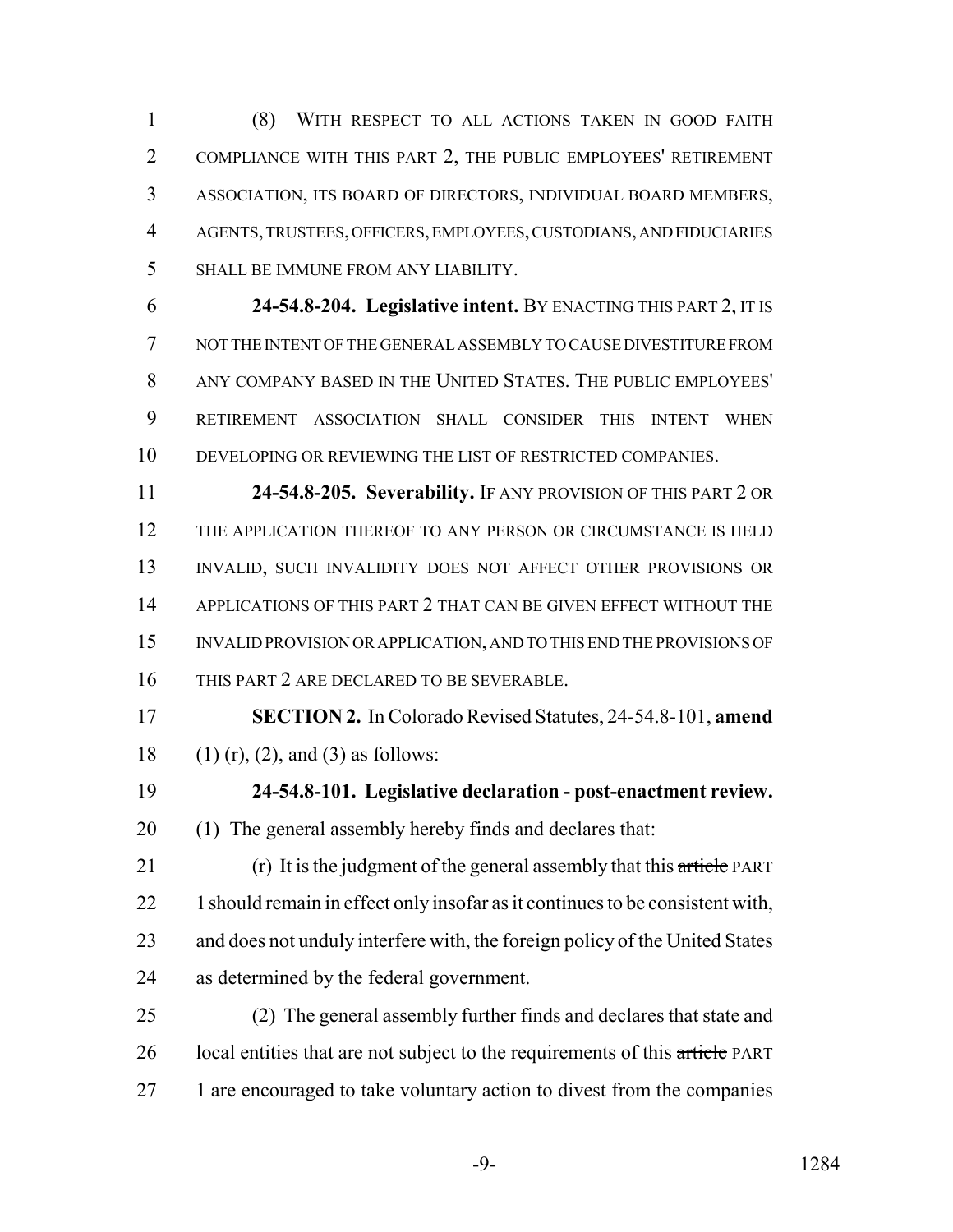1 specified in this article PART 1.

 (3) The general assembly further finds and declares that the desired result of this article PART 1 for the purpose of post-enactment review is that all public funds sell, redeem, divest, or withdraw investments in scrutinized companies with active business operations in Sudan and maintain communication with scrutinized companies with inactive business operations in Sudan, in accordance with the provisions 8 of this article PART 1.

 **SECTION 3.** In Colorado Revised Statutes, 24-54.8-102, **amend** introductory portion and (16) (c) as follows:

 **24-54.8-102. Definitions.** As used in this article PART 1, unless the context otherwise requires:

 (16) "Scrutinized company" means a company that meets any of the following criteria:

 (c) The company supplies military equipment within Sudan, unless it clearly shows that the military equipment cannot be used to facilitate offensive military actions in Sudan or the company implements rigorous and verifiable safeguards to prevent use of that equipment by forces actively participating in armed conflict, such as through post-sale tracking of such equipment by the company, certification from a reputable and objective third party that such equipment is not being used by a party participating in armed conflict in Sudan, or sale of such equipment solely to the regional government of southern Sudan or any internationally recognized peacekeeping force or humanitarian organization. 25 Notwithstanding any provision of this article PART 1 to the contrary, a social development company that is not complicit in the Darfur genocide shall not be considered a scrutinized company.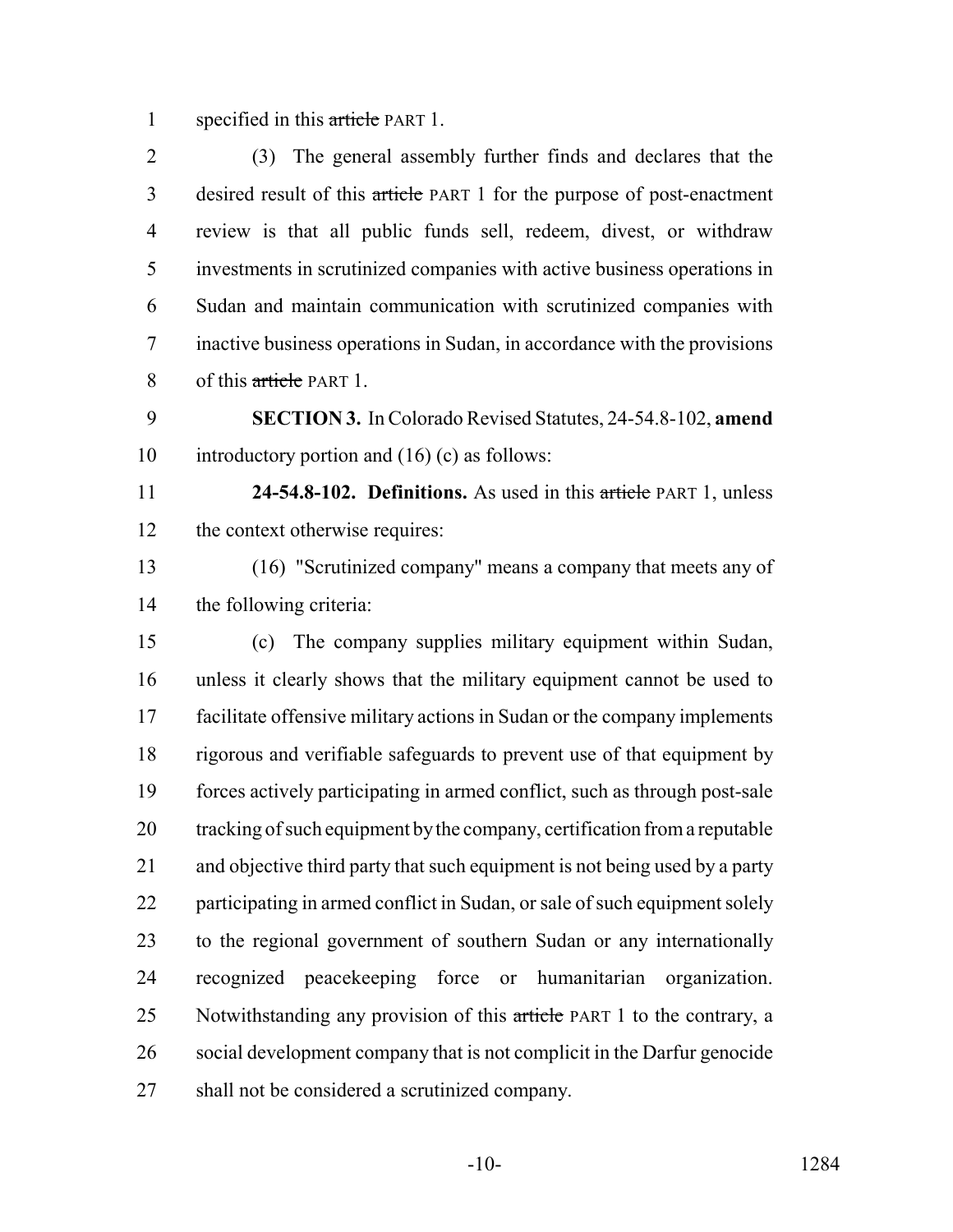**SECTION 4.** In Colorado Revised Statutes, 24-54.8-104, **amend** 2 (1) (b), (5), and (6) as follows:

 **24-54.8-104. Required actions.** (1) **Engagement.** A public fund shall adhere to the following procedures for companies on the scrutinized companies list:

 (b) For each company identified pursuant to paragraph (a) of this subsection (1) with only inactive business operations, the public fund 8 shall send a written notice informing the company of this article PART 1 and encouraging it to continue to refrain from initiating active business operations in Sudan until it is able to avoid scrutinized business operations. The public fund shall continue such correspondence on a semi-annual basis.

 (5) **Excluded securities.** Notwithstanding any other provision of 14 this article PART 1, subsections (2) and (3) of this section do not apply to indirect holdings in actively managed investment funds. A public fund shall, however, submit letters to the managers of such investment funds containing companies with scrutinized active business operations requesting that they consider removing such companies from the fund or create a similar actively managed fund with indirect holdings devoid of such companies. If the manager creates a similar fund and if the public fund determines investment in the similar fund is consistent with prudent investment standards, the public fund shall replace all applicable investments with investments in the similar fund in an expedited time. In 24 addition, notwithstanding any other provision of this article PART 1, for passively managed indirect holdings, if the manager does not remove such companies or create a similar fund consistent with prudent investment standards by October 1, 2008, or nine months after the date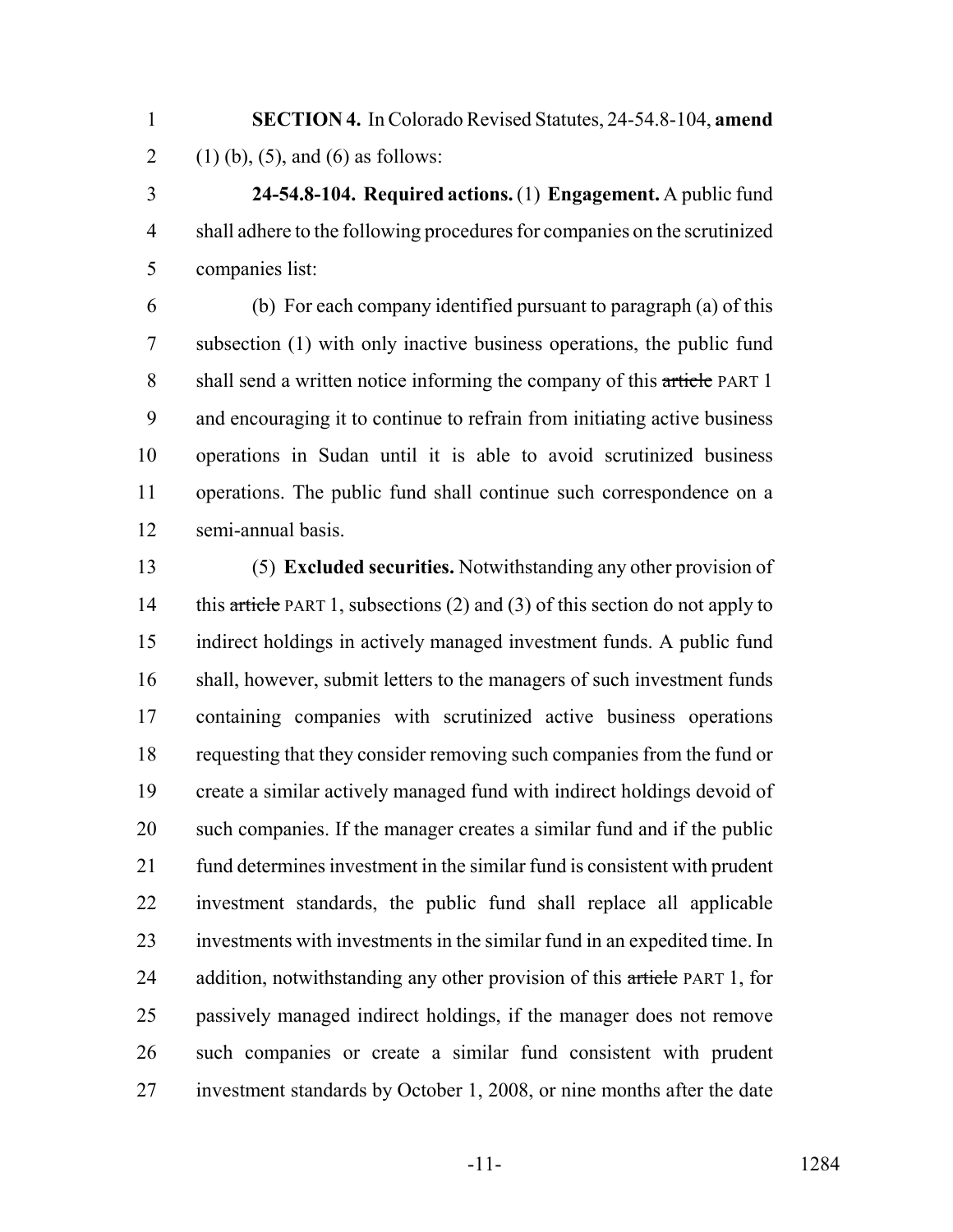the public fund first requests the manager to act, whichever is later, then the scrutinized companies with active business operations shall be removed from the indirect passively managed assets of the public fund.

- (6) **Defined contribution plans.** Notwithstanding any other 5 provision of this article PART 1, public funds, when discharging their responsibility for operation of a defined contribution plan, shall engage the manager of the investment offerings in such plans requesting that they consider removing scrutinized companies from the investment offerings or create an alternative investment offering devoid of scrutinized companies. If the manager creates an alternative investment offering and the offering is deemed consistent with prudent investor standards by the public fund, the public fund shall consider including such investment offering in the plan.
- **SECTION 5.** In Colorado Revised Statutes, 24-54.8-106, **amend** (1) introductory portion and (1) (c) as follows:
- **24-54.8-106. Provisions for repeal.** (1) This article PART 1 is repealed upon the occurrence of any one of the following:

 (c) The congress or president of the United States, through legislation or executive order, declares that mandatory divestment of the 20 type provided for in this article PART 1 interferes with the conduct of United States foreign policy.

 **SECTION 6. Act subject to petition - effective date.** This act takes effect at 12:01 a.m. on the day following the expiration of the ninety-day period after final adjournment of the general assembly (August 10, 2016, if adjournment sine die is on May 11, 2016); except that, if a referendum petition is filed pursuant to section 1 (3) of article V of the state constitution against this act or an item, section, or part of this act